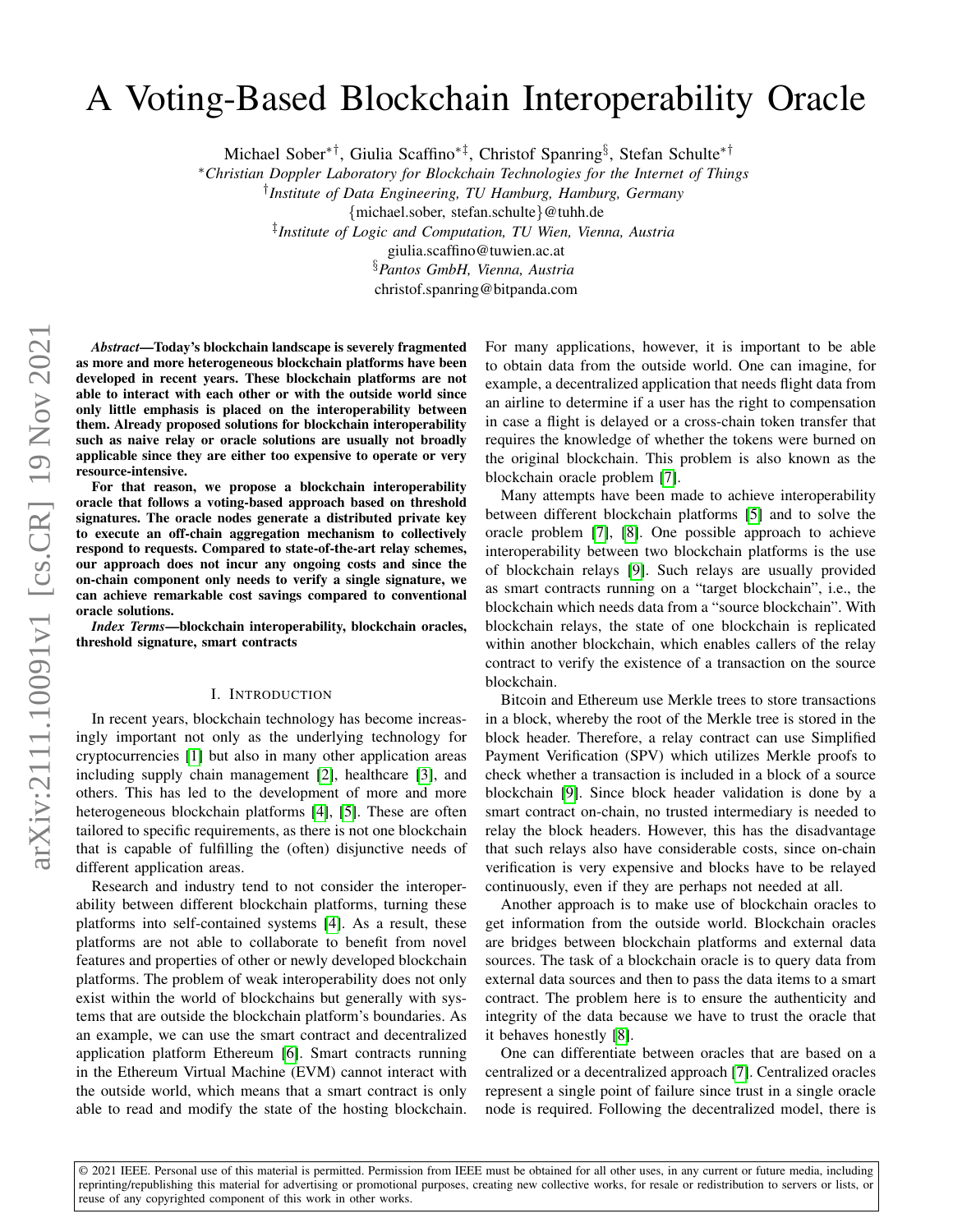no single point of failure and the trust assumption moves from one oracle node to multiple oracle nodes. Many decentralized oracles follow a voting-based approach to provide data, i.e., the votes are aggregated to determine the overall result. Unfortunately, the aggregation mechanism can become very expensive, if carried out on-chain.

To make a step towards blockchain interoperability and overcome the issues of current relay schemes and oracle solutions, we investigate the application of Boneh-Lynn-Shacham (BLS) threshold signatures to create an off-chain aggregation mechanism to reduce the operating costs of the oracle. Further, we examine the use of Distributed Key Generation (DKG) protocols to generate distributed private keys which are necessary for the creation of the threshold signatures while also preserving the decentralized nature of the blockchain. We provide the system design of a voting-based blockchain interoperability oracle that makes use of the aforementioned concepts and enables clients to verify that a transaction is included in another blockchain. Further, we deliver a prototypical implementation and show the applicability of our proposed solution by conducting a security and cost analysis.

The remainder of this paper is organized as follows: In Section [II,](#page-1-0) we introduce some basic concepts needed in our approach. Subsequently, we present the design of the oracle in Section [III.](#page-2-0) We follow up with implementation details of the prototype in Section [IV](#page-5-0) and evaluate our solution in Section [V.](#page-5-1) Afterward, we discuss related work in Section [VI.](#page-8-0) Finally, Section [VII](#page-9-9) concludes the paper.

#### II. BACKGROUND

<span id="page-1-0"></span>In the course of this section, we explain the basics of BLS signatures, followed by a short description of Verifiable Secret Sharing (VSS) which leads us to a discussion of DKG protocols.

#### *A. BLS Signatures*

The BLS signature scheme [\[10\]](#page-9-10) is based on elliptic curve pairings (e :  $G_1 \times G_2 \rightarrow G_T$ ) respectively bilinear maps. Using BLS, a public key  $PK$  is generated by multiplying the selected private key  $SK$  with the generator  $G$  of a cyclic group. To create a signature  $\sigma$  one has to hash the message m on the curve  $H(m)$ . This can be accomplished by using a hashing algorithm like the Secure Hash Algorithm (SHA)- 256, whereby the resulting hash is used as the x-coordinate of a point on the curve.

If it is not possible to find such a point using this xcoordinate, it can simply be incremented until a valid point is found. This is an essential difference from other signature schemes in which the hash can be used directly. After that, the signature can be calculated by multiplying the point with the private key. To verify the signature, it comes down to checking the bilinear pairings as can be seen in Eq. [1.](#page-1-1)

<span id="page-1-1"></span>
$$
e(\sigma, G) = e(H(m), PK)
$$
 (1)

This signature scheme has the advantage that it allows to generate particularly short signatures. Another very important aspect especially for this work is that it is possible to create threshold signatures [\[11\]](#page-9-11) using a secret sharing scheme (see Section [II-B\)](#page-1-2), whereby multiple participants share a distributed private key and  $t$  out of  $n$  signature shares are required to create a valid signature.

Also, it enables the aggregation of multiple signatures [\[12\]](#page-9-12), whereby we only need to verify two elliptic curve pairings to verify the aggregate signature. This is particularly interesting in the area of blockchain technology. For example, one could instead of verifying every single signature of the transactions in a block, only verify a single aggregate signature.

## <span id="page-1-2"></span>*B. Verifiable Secret Sharing*

With the help of a secret sharing scheme, it is possible to divide a secret  $S$  into  $n$  shares whereby each party gets a different share of  $S$ , but at least  $t$  shares need to be known to recover S. Otherwise, it is not possible to get any knowledge about S. These schemes are also known as  $(t, n)$  threshold schemes.

One of the first secret sharing schemes has been proposed by Shamir [\[13\]](#page-9-13) in 1979. Using Shamir's scheme, a dealer picks a polynomial  $f(x)$  (see Eq. [2\)](#page-1-3) of degree  $t-1$  whereby the constant term  $a_0$  of the polynomial is equal to S and the coefficients are chosen randomly.

<span id="page-1-3"></span>
$$
f(x) = a_0 + a_1 x + \dots + a_{t-1} x^{t-1}
$$
 (2)

The secret can be shared with  $n$  different parties by evaluating the polynomial at the positions  $x_n = 1..n$  and distributing the values for  $f(x_n)$  along with  $x_n$  to the respective parties. Since every polynomial of degree  $t-1$  is defined by exactly  $t$ points, we can make use of polynomial interpolation (e.g., using the Lagrange interpolation formula) to recover the original polynomial and to evaluate it at position 0 to get the secret.

One problem with this, however, is that Shamir's scheme does not take into account that a dealer could distribute incorrect or inconsistent shares. Furthermore, the shareholders could also return incorrect shares. We cannot assume that the dealer and the shareholders are trustworthy, which is why we need secret sharing schemes that also take this kind of behavior into consideration, as is the case with VSS schemes. By using such schemes, each party can verify that it has received the correct information from the dealer and that shareholders submitted the correct shares. Hereby, we limit ourselves mainly to non-interactive VSS schemes, in which only the dealer sends messages and no communication between the other participants is necessary. This reduces the communication overhead.

One commonly used example of such a scheme is Feldman's VSS [\[14\]](#page-9-14). Feldman's VSS is based on Shamir's secret sharing scheme but additionally makes use of homomorphic encryption to commit to the secret and coefficients of the random polynomial. The commitments are broadcast while the shares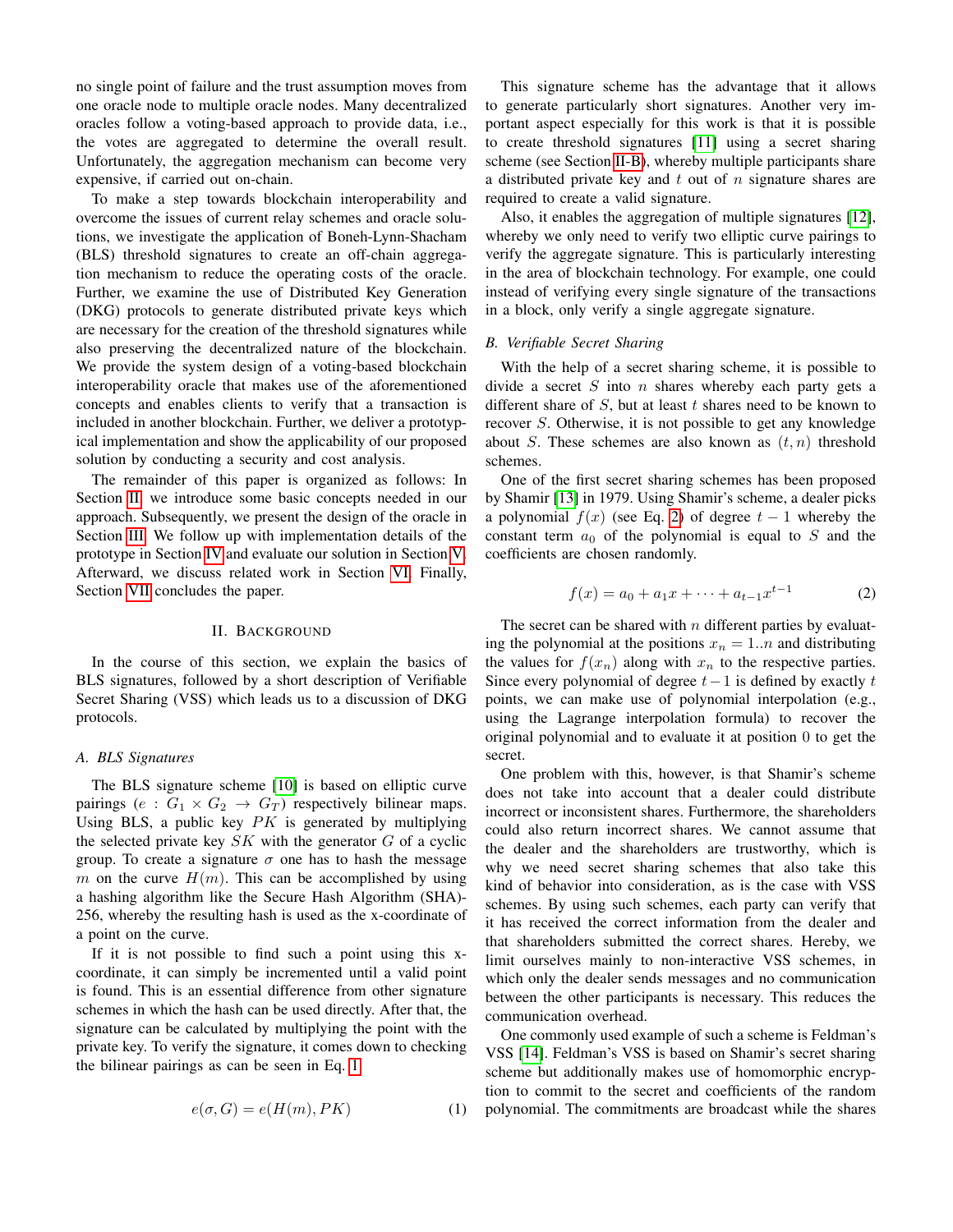are distributed through private channels. Each party can use the commitments to verify the validity of its share, due to the homomorphic property of the used encryption scheme.

A problem with this approach is that the commitment to the secret also leaks information about the secret. This is where Pedersen's VSS [\[15\]](#page-9-15), another very well-known scheme, constitutes a more secure solution. Like Feldman's VSS, it is also based on Shamir's secret sharing scheme, but it makes use of a different commitment scheme that ensures that no information about the secret is leaked unless one can find a solution to the discrete logarithm problem.

## <span id="page-2-2"></span>*C. Distributed Key Generation*

In the previous section, we discussed VSS, whereby such schemes ensure that a dealer distributes the secret correctly and the shareholders cannot provide incorrect shares of the secret. However, the dealer yet has to be trusted as it still knows the secret. This is, among other things, a big concern in the area of threshold cryptography, where we want that only certain subsets of  $t \leq n$  participants can jointly encrypt data or create a signature. Since the dealer knows about the distributed private key, it has the opportunity to encrypt data or to create signatures without the consent of at least  $t$  out of  $n$  participants.

To avoid this, a DKG protocol that allows the generation of distributed private keys without the dependency on any trusted third party can be used. In such protocols, no party owns the private key and the private key is never reconstructed. Many such protocols have been proposed over time [\[16\]](#page-9-16)–[\[19\]](#page-9-17), whereby we limit ourselves to the first proposed DKG protocol by Pedersen [\[16\]](#page-9-16) to describe the basic concept.

In Pedersen's DKG protocol, every participant acts as a dealer during one of the  $n$  parallel executions of Feldman's VSS scheme to share a randomly picked secret. Each participant publishes its commitments using a broadcast channel, such as a blockchain. After that, every participant sends the signed private shares to the other participants through private channels. When receiving a share, each participant verifies the share by using the previously published commitments. If it is an invalid share, a complaint including the share and the signature is broadcast. Each participant computes its private share by summing up all shares received from the other parties which shared their secret correctly and computes the public key through the published commitments.

#### III. SYSTEM DESIGN

<span id="page-2-0"></span>In this section, we propose the design of a voting-based blockchain interoperability oracle. Initially, we give a brief overview of the basic concept. We follow up with a description of the architecture and finally provide a comprehensive definition of the functionality.

#### *A. Overview*

The proposed design for a voting-based blockchain interoperability oracle (see Figure [1\)](#page-2-1) allows clients to verify that a transaction is included in another blockchain. It uses an



<span id="page-2-1"></span>Fig. 1. Overview of the System

off-chain aggregation mechanism (see Section [III-E\)](#page-3-0) based on BLS threshold signatures. The oracle nodes are divided into one aggregator and multiple validators which can collectively respond to requests issued by clients (i.e., parties which are interested in the verification of a transaction from another blockchain). For this, the oracle nodes use a DKG protocol to generate a distributed private key (see Section [III-D\)](#page-3-1), whereby each node only knows its private key share and the shared public key. Validators obtain the data from the other blockchain and sign it with their private key share, while the aggregator collects the data and the signature shares from the validators to recover the final signature to submit it along with the data to the smart contract. If the aggregator is not able to collect at least the threshold of signature shares with the same result, it cannot generate a valid signature. To ensure reliability, the aggregator changes over time so that each oracle node takes over the task of the aggregator at some point.

As an integral part of the system, we also apply an incentive mechanism (see Section [III-F\)](#page-4-0) to encourage oracle nodes to engage as part of the decentralized oracle and to behave honestly. For this, the client must provide compensation for the transaction fees that arise from submitting the result using the oracle contract and also offer two additional rewards. These additional rewards consist of the aggregation reward and the validation reward. Without these rewards, the aggregator, as well as the validators, would have no interest in participating as they would only be providing their resources without getting anything back.

## *B. Architecture*

In our architecture, we can differentiate between the components that are on the blockchain, i.e., the smart contracts, and the components that are off-chain, i.e., the oracle nodes.

For the on-chain components, we make use of three different smart contracts. The first of these is a registry contract, which is responsible for managing all oracle nodes (see Section [III-C\)](#page-3-2) and selecting the current aggregator (see Section [III-E\)](#page-3-0). Via this smart contract, an oracle node discovers the other oracle nodes and checks if they got selected as the current aggregator.

The next component is the oracle contract, which receives requests from clients and sends them to all oracle nodes. Furthermore, the oracle contract is also responsible for receiving and verifying the responses from the aggregator (see Sec-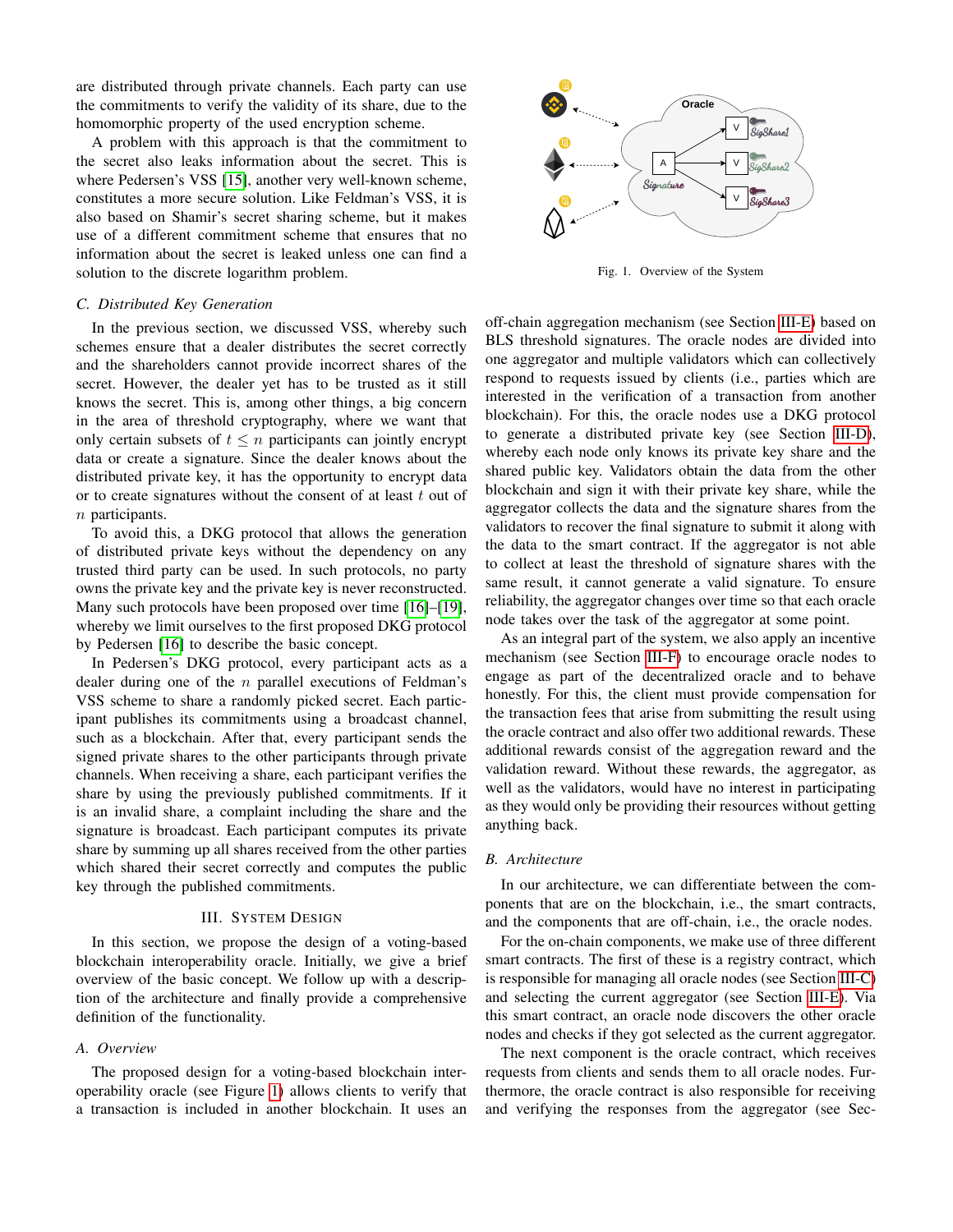

<span id="page-3-3"></span>Fig. 2. Aggregator selection mechanism

tion [III-E\)](#page-3-0) and transferring the rewards. Further, it also stores all responses and makes them available to the clients.

The last smart contract is the key contract, which is responsible for managing the public key and initiating the generation of new keys (see Section [III-D\)](#page-3-1). The off-chain component consists of oracle nodes that can take on the tasks of the aggregator as well as the validator.

## <span id="page-3-2"></span>*C. Oracle Registration*

The first step of an oracle node to join the decentralized oracle is to register using the registry contract. During registration, the oracle nodes must provide their host address and BLS public key. Furthermore, a stake must be deposited which is used as a measure against Sybil attacks (see Section [V-A3\)](#page-6-0). After an oracle node has registered, it is eligible to take part in the run of the DKG protocol.

Another important point is that oracle nodes must also be able to deregister. Furthermore, oracle nodes can also be kicked out through a majority vote if they behave incorrectly and lose their stake.

Particular care is taken to ensure that the system remains fully operational. A distinction is made between the signature threshold and the threshold of qualified validators. The validator threshold is required to ensure that the system continues to work even if several validators fail or are misbehaving. Should the number of validators fall below the validator threshold, a new key generation process is triggered.

## <span id="page-3-1"></span>*D. Distributed Key Generation*

Each time a new oracle node registers, the registry contract checks whether a new run of the DKG protocol should be initiated. For this, we set a certain number, which indicates how many new registrations are necessary. Should the number be reached, the registry contract calls the key contract to trigger the start of the DKG protocol. The key contract then broadcasts a generation event containing the threshold which should be used.

On receiving the generation event, oracle nodes need to wait a certain amount of time (e.g., measured in blocks) to ensure that every oracle node had a chance to receive the event since it can take some time for a block to get propagated through the network. Then, the oracle nodes execute the DKG protocol with all currently registered oracle nodes. In our approach, we make use of Pedersen's DKG protocol (see Section [II-C\)](#page-2-2). However, other DKG protocols could also be used, as long as

the run of the protocol is made transparent through the usage of blockchain technology.

The entire run of the DKG protocol takes place off-chain, which means that we need to get the generated public key as well as the number of qualified validators into the blockchain, i.e., we already have the oracle problem in our proposed solution. One possibility of getting the public key into the blockchain is to use an on-chain aggregation mechanism. However, this approach has the disadvantage that it gets more expensive the higher the number of oracle nodes becomes. These costs could be neglected if the frequency of generating new keys is very low. The same applies to the possibility of using a dispute mechanism, which is used by our prototype whereby only one oracle node submits the shared public key and the other oracle nodes can dispute the key. Finally, one could also assume that several other oracles already exist that can be used for this task. These could be oracles that may be pursuing a completely different approach, or it is already another instance of the proposed oracle solution. With the latter, however, we have a bootstrapping problem where the first instance cannot call an existing oracle. Therefore, one would have to use one of the first two approaches or a centralized solution and change it later on.

# <span id="page-3-0"></span>*E. Off-chain Aggregation*

The task of aggregating the results and the signature shares is taken over by an aggregator, which is one of the oracle nodes. The aggregator changes in a cycle of *n* blocks based on a round-robin mechanism (see Figure [2\)](#page-3-3). This has several advantages over an approach in which anyone can aggregate and submit the voting results: It prevents multiple simultaneous submissions of which only the first one would be successful, while all the other oracle nodes which also try to submit an aggregation result have to pay the costs for the failed transaction without getting compensated. This would lead to the problem that oracle nodes are not incentivized to submit a result for which it is not certain whether the submission would be successful or not. Since this is relatively difficult to determine, nodes could become reluctant to act as an aggregator.

Another benefit is that this approach also consumes less bandwidth since not all oracle nodes try to aggregate a result, which reduces the number of exchanged messages. The fact that the aggregator changes over time, still ensures that if an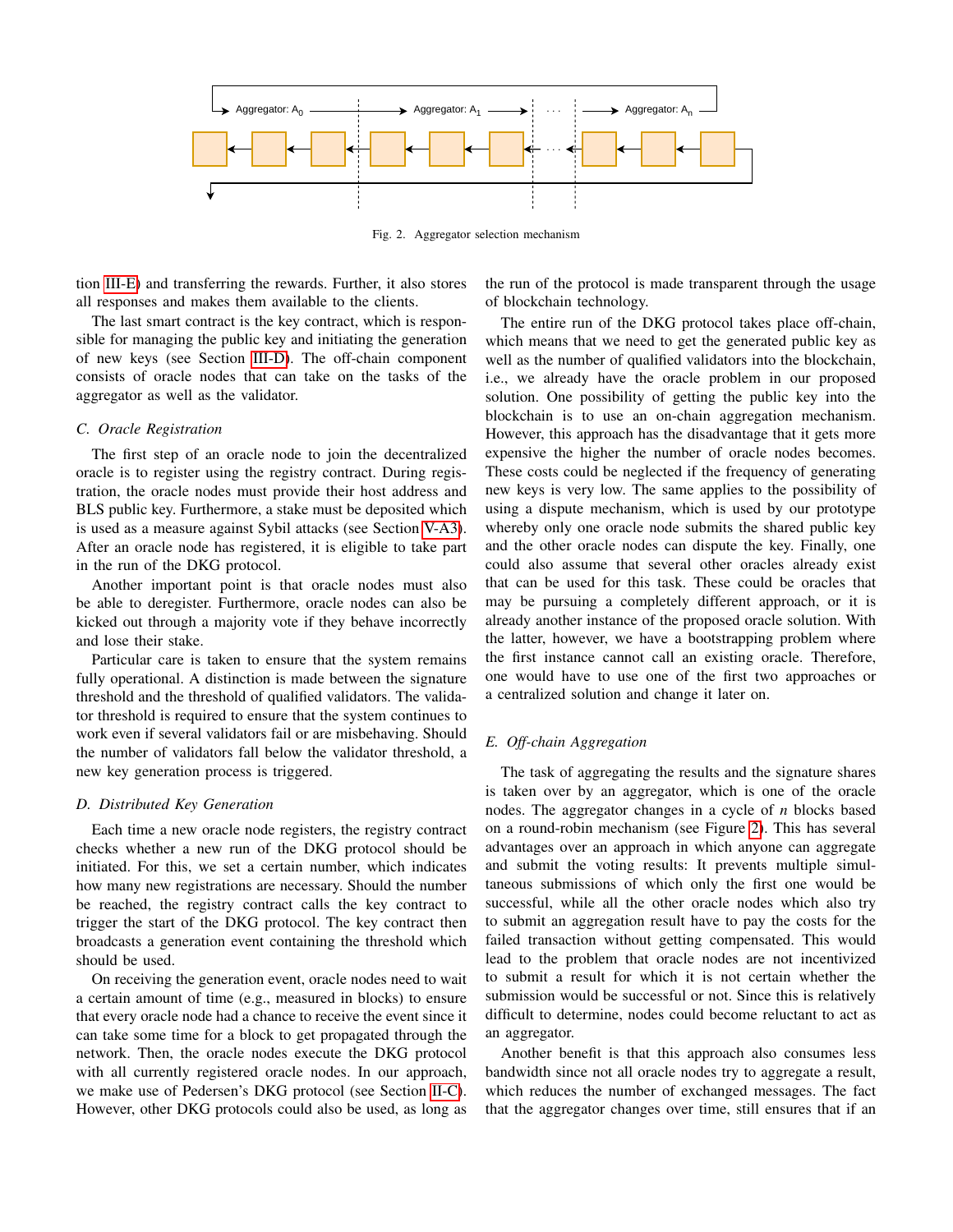

<span id="page-4-1"></span>Fig. 3. Aggregation mechanism

aggregator should fail, the next aggregator will take its place and normal operation can be continued.

The aggregation mechanism (see Figure [3\)](#page-4-1) starts when a client sends a request to the oracle contract. After that, all oracle nodes are notified about the request (Step 1). Subsequently, the aggregator begins to collect results from the validators (Step 2), whereby the request only needs to contain the request number so that the validators know which request should be fulfilled. On receiving a request from the aggregator, a validator retrieves the transaction from the target blockchain (Step 3 and 4), verifies the transaction (Step 5), and returns the response consisting of the response to the request and the signature share (Step 6).

The aggregator collects results until it has at least threshold *t* identical results with valid signature shares. If the aggregator does not receive at least  $t$  results with valid signature shares, it will not be able to recover the signature. This can happen, as there can be temporary inconsistencies in blockchain systems, validators fail or behave incorrectly.

Regarding the first problem, however, one can assume that consistency will be achieved at some point (depending on the source blockchain) and that the threshold of the validators will agree. This is one of the advantages that is given by the fact that this oracle is limited to providing data from other blockchains. In this case, the aggregator can try again after a while, or if the aggregator changes in the meantime, the new aggregator will take over the request and repeat the voting.

If the aggregator has received enough shares, it recovers the full BLS signature using Lagrange interpolation (Step 7). After recovering the full BLS signature, the aggregator can submit the result to the oracle contract by providing the result and the signature (Step 8). The oracle contract then hashes the result to a point on the curve and checks the elliptic curve pairing (Step 9). If the elliptic curve pairing is successful, the smart contract calculates the reward (see Section [III-F\)](#page-4-0) and transfers it to the aggregator. Finally, the oracle contract notifies the client that the result is available. Here, however, one could also pursue a different approach in which the client also defines a callback function which is to be called when the result gets submitted. In this case, other problems would have to be considered, such as the costs caused by the callback function. Furthermore, the result is then not easy to obtain for other clients.

## <span id="page-4-0"></span>*F. Incentive Mechanism*

Since the aggregator only submits a response including the data and the threshold signature, the oracle contract does not have any information about the validators who were contacted, which makes it difficult to reward validators directly. We cannot rely on the aggregator to provide us with this information either, as it cannot be verified whether it is correct, as the entire DKG protocol is carried out off-chain. Furthermore, it is not particularly practical to reward each validator individually, as this would result in very high fees for the client, not only because the client has to pay each validator individually but also because each transfer causes additional costs during the execution of the smart contract.

Therefore, we propose to only reward the aggregator for submitting the result. The aggregator gets compensated for the transaction costs, receives an aggregation reward, and additionally has the chance to win the validation reward with a certain probability. The probability is scaled super-linearly based on the deposited stake to encourage the creation of only one identity [\[20\]](#page-9-18). If the aggregator is not lucky and does not win the validation reward, the reward is maintained by the oracle contract until an aggregator gets lucky enough to win the accumulated validation rewards.

It is particularly important to ensure that the validators are not able to predict whether the aggregator will win the validation reward. Otherwise, validators would benefit from not providing the aggregator with an answer to be able to increase their own chances of winning when they become aggregators themselves (see Section [III-E\)](#page-3-0). Therefore, we leverage the unpredictable randomness provided by the signature which is recovered by the aggregator to decide whether the aggregator receives the validation reward. In the case of the aggregator, it does not matter whether it knows if it will receive the validation reward before submitting, since the aggregator is still encouraged to submit the result, as to at least receive the aggregation reward. As for the validators, they are still incentivized to answer the current aggregator with the assumption that it will not receive the reward and thus increase their winnable reward when it is their turn to be an aggregator.

Since a round-robin mechanism is used for aggregator selection, care should be taken that the chance of winning the validation reward is not too high. Validators who were recently selected as the aggregator have a reason to assume that another aggregator will win the validation reward during the time they will have to wait to be selected again. They may be tempted to stop validating until they believe otherwise. Therefore, the chance should be small enough such that the validators can still assume that no one will win the reward in the current aggregation round.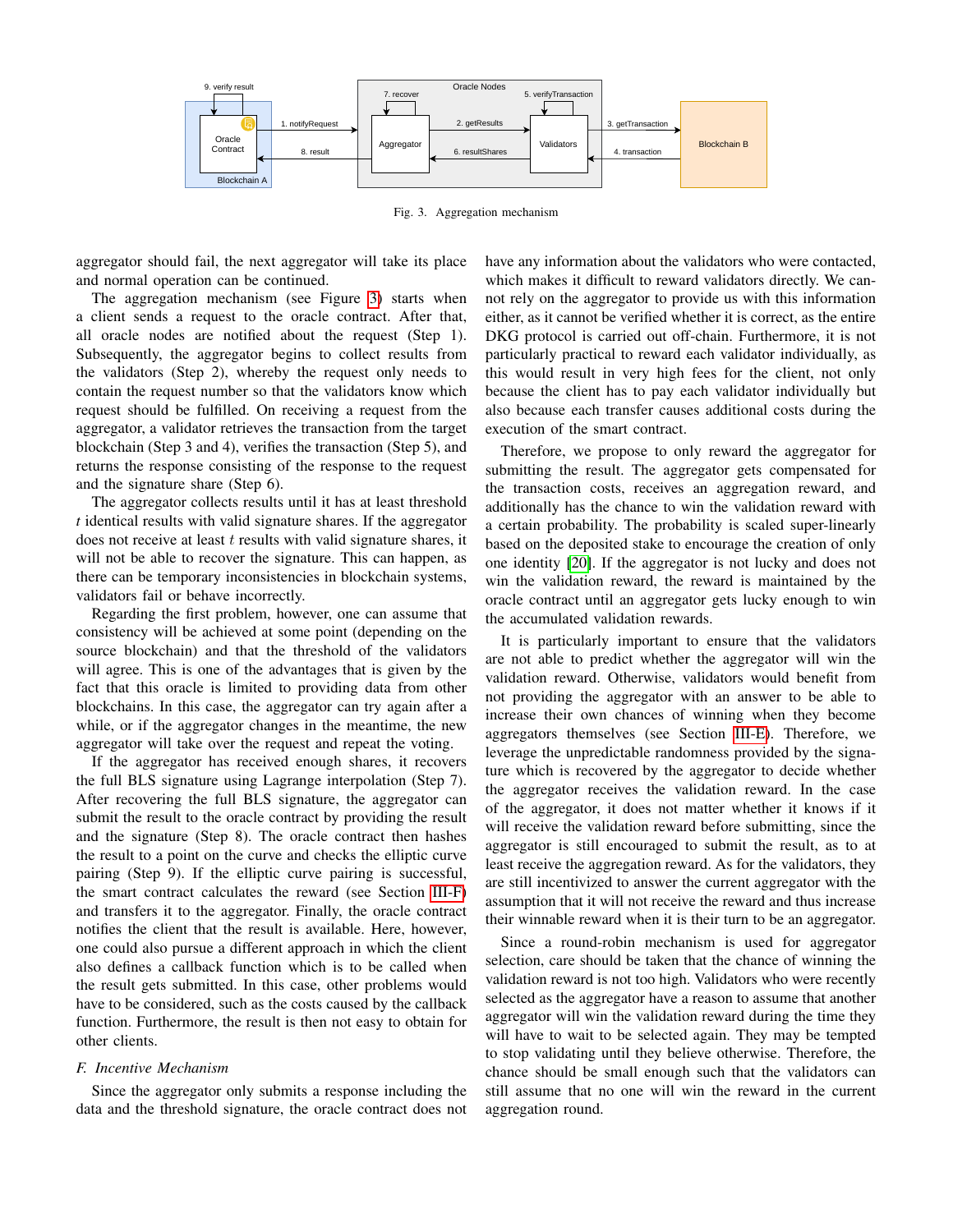#### IV. IMPLEMENTATION

<span id="page-5-0"></span>After defining the system design of our solution, we created a prototypical implementation. Our prototype enables Ethereum-based blockchains to exchange data with each other. However, the solution can be implemented to work with other blockchains. For this, the target blockchain needs to have smart contract capabilities and enable elliptic curve pairing checks. In this section, we discuss the used technologies as well as the implementation of the smart contracts and the oracle node which is available as open-source software on  $GitHub<sup>1</sup>$  $GitHub<sup>1</sup>$  $GitHub<sup>1</sup>$ .

#### *A. Smart Contracts*

For the implementation of the prototype, we decided in favor of Ethereum because it is one of the most popular secondgeneration blockchains and accordingly a wide range of tools is available. Another important factor was that Ethereum already provides a precompiled contract that enables elliptic curve pairing checks on the alt bn128 curve.

The registry contract stores all oracle nodes in an iterable mapping and provides clients with the necessary functions to retrieve them. For the aggregator selection mechanism, we defined a threshold of six blocks after which the aggregator will be switched. Further, after every third registration, the registry contract calls the key contract to trigger a new execution of the DKG protocol.

On receiving the call from the registry contract, the key contract calculates the threshold based on the number of currently registered oracle nodes and emits the key generation event. For the threshold, we defined that the majority of all registered nodes is necessary to produce a valid signature. For submitting the key, we provide a function in the prototype via which the public key can be set by one of the oracle nodes. The public key can be disputed if the majority of oracle nodes agree.

When implementing the oracle contract, we especially paid attention to implementing the contract in a gas-efficient way. Since storage operations are among the most expensive, we have tried to keep the number of these low. If a client sends a request to the oracle contract, the request is only emitted as an event and not saved in storage. This is possible because only oracle nodes need to be able to read the requests. However, this approach involves more work for the oracle nodes since they have to filter the blockchain for past events in case they missed some of them.

As has already been mentioned before, we use a precompiled contract that allows pairing checks for the alt\_bn128 curve to verify the BLS signatures submitted by the aggregator. These precompiled contracts are already existing contracts that run outside the EVM and perform more complex tasks. One of the advantages of these contracts is that they are usually cheaper. Further, we make use of the try and increment approach (see Section [II\)](#page-1-0) to hash the response on the curve.

## *B. Oracle Node*

The oracle node is implemented in the Go programming language. For the implementation, we used the advanced crypto library Kyber<sup>[2](#page-5-3)</sup>. We adapted the library to work with the alt bn128 curve used by Ethereum. The library provides the necessary packages for threshold BLS signatures and the implementation of a DKG protocol which is based on the protocol proposed by Pedersen (see Section [II-C\)](#page-2-2). For the DKG protocol, we needed a broadcast channel, for which we opted for the IOTA tangle [\[21\]](#page-9-19), as it enables fee-less and publicly verifiable data exchange. Other broadcast channels (e.g., Ethereum) can also be used, but they may incur additional costs. The oracle nodes use a Go client to create transactions and send them to an IOTA node. These are zerovalue transactions that are only used to exchange messages which are necessary to execute the DKG protocol.

Furthermore, the oracle nodes must be able to communicate directly with one another. The aggregator must be able to collect the results from the validators and all oracle nodes need a private channel to each other to distribute the private shares during the execution of the DKG protocol. Therefore, we make use of gRPC Remote Procedure Calls (gRPC) to connect the oracle nodes.

To interact with the smart contracts and retrieve data from an Ethereum blockchain, the oracle nodes need access to an Ethereum node whereby we make use of the Go Ethereum client to connect to the Remote Procedure Call (RPC) server. Further, we use a Go binding generator to create the counterparts of the smart contracts in Go to produce as little boilerplate code as possible.

#### V. EVALUATION

<span id="page-5-1"></span>In this section, we analyze the security and the costs of the proposed solution. This provides insight into if the solution is applicable, what problems can arise and what needs to be considered.

## *A. Security Analysis*

To analyze the security of the oracle, we look at various attack scenarios and the consequences that can result from them. In particular, we are looking at lazy voting, free loading, Sybil attacks, and the key submission.

We can categorize the oracle nodes based on the Byzantine-Altruistic-Rational (BAR) model proposed in [\[22\]](#page-9-20), which has already found application in other works for security analysis in the area of blockchain technology, e.g., [\[23\]](#page-9-21): *Rational* oracle nodes deviate from the protocol as long as they will be able to increase their benefits by doing so. *Byzantine* oracle nodes, however, can unexpectedly deviate from the protocol for unknown reasons, whereby it does not matter if it is intentional or unintentional misbehavior and whether they gain a benefit from it. *Altruistic* oracle nodes will always adhere to the protocol no matter if the rational choice would provide them with additional benefits.

<span id="page-5-2"></span><sup>1</sup><https://github.com/pantos-io/ioporacle>

<span id="page-5-3"></span><sup>2</sup><https://github.com/dedis/kyber>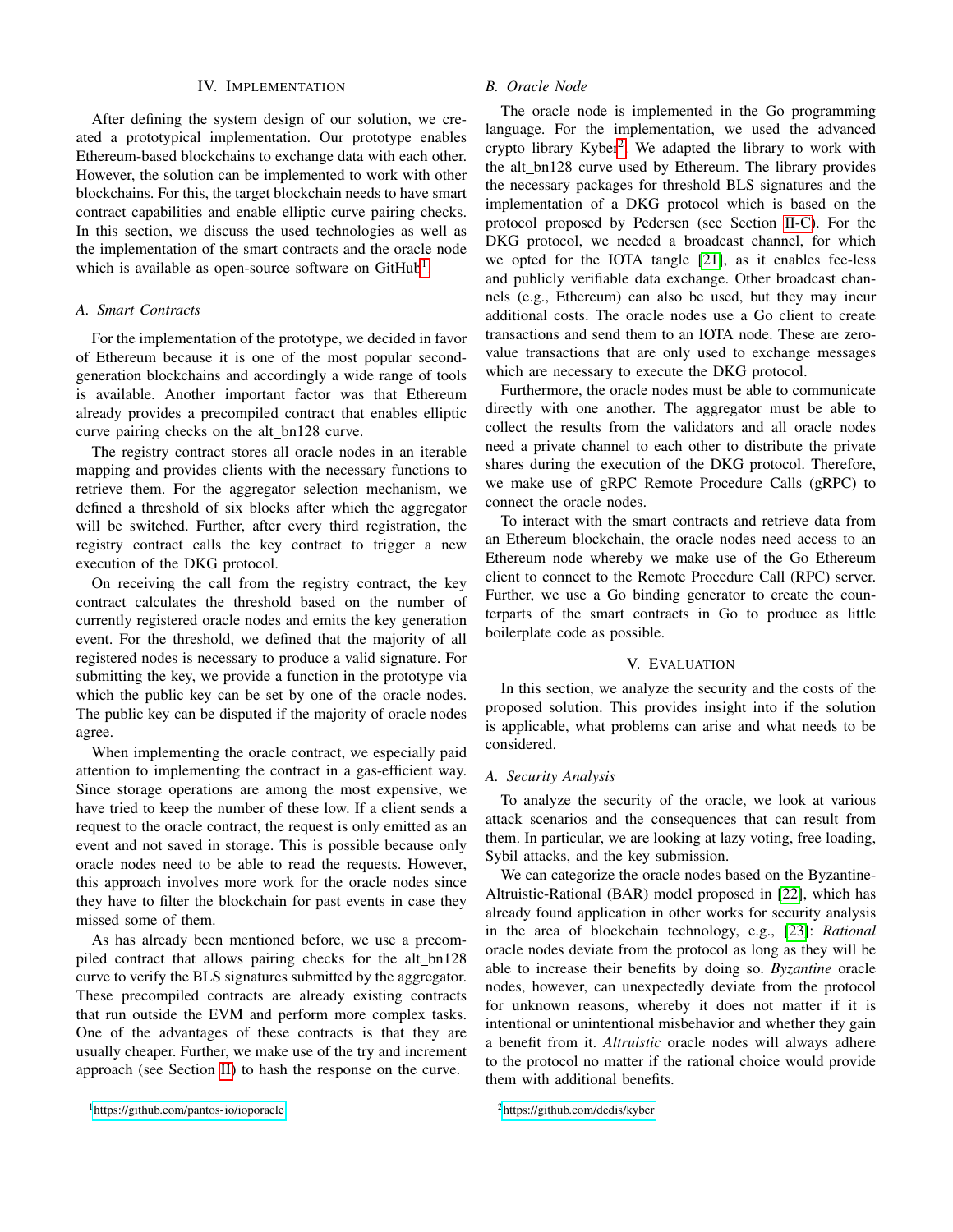The proposed oracle solution applies an incentive mechanism (see Section [III-F\)](#page-4-0) to encourage all oracle nodes to follow the protocol. However, it should be mentioned that even if all incentives are aligned properly, rational oracle nodes may deviate from the protocol. The reason for this is that also actors outside the oracle have to be taken into account. Hence, it may seem rational for oracle nodes to follow the protocol solely based on the applied incentive mechanism, but external factors can influence their decision by providing better benefits for arbitrary reasons.

*1) Lazy Voting:* In the lazy voting problem, rational oracle nodes do not deliver the correct result but always provide the same response to maximize their benefits. If e.g., it is the case that a certain result occurs particularly often, it can be more beneficial to always return the same result directly instead of executing the request. This could lead to an incorrect result being successfully submitted. In our proposed solution, this would mean that a lazy validator would always respond to the request "Is transaction  $tx$  included in blockchain  $B$ and confirmed by at least  $n$  blocks?" with  $true$ . Since it is more important for many use cases that a certain transaction is included and confirmed, it can be assumed that requests will be answered more frequently with  $true$  than with  $false$ . However, this problem can be circumvented by modifying the request. We expand the usual request and ask "In which block on blockchain  $B$  is transaction  $tx$  included and is it confirmed by at least  $n$  blocks?" instead. This question forces lazy validators to read from blockchain B since otherwise, they cannot know in which block the transaction is contained. The lazy voting problem is also discussed in related work (see Section [VI-C\)](#page-8-1) about decentralized oracles.

*2) Free Loading:* For the creation of a valid signature, the aggregator only needs to collect as many valid signature shares as the threshold  $t$  specifies. This means that in the best case only  $t$  validators have to execute the request. However, all other validators who have not contributed to the creation of the signature also have the chance to win the validation reward, when selected as an aggregator.

The problem here is that some validators may never respond for the aforementioned reason. Even though rational oracle nodes may be able to increase their benefits by not responding, they should still be encouraged to respond. The reason for this is that they minimize the risk of the aggregator not being able to get enough responses, which leads to a lower possible validation reward. Even if more than  $t$  validators behave altruistically, it may be the case that no signature can be created due to possible inconsistencies. This indicates that it is more beneficial for the validators to always respond to requests. Above all, validators do not have to perform any particularly resource-intensive tasks, which means that possible resource savings are low.

<span id="page-6-0"></span>*3) Sybil Attacks:* Another important aspect that must be considered is to what extent Sybil attacks are possible and what the consequences are. A Sybil attack describes the threat that single faulty participants can control multiple identities, which enables them to compromise larger parts of a system. Douceur [\[24\]](#page-9-22) has shown that it is not possible to prevent such attacks without a central authority except for conditions that are not practicable for large-scale distributed systems. Since we are in the area of blockchain technology where we usually do not have a central authority, we have to consider such attacks. Further, in permissionless blockchains, everyone is allowed to join the system, whereby it is an easy task to create new identities by simply generating a new key pair. The same applies to the proposed oracle solution where any number of oracle nodes can register.

We have already mentioned in Section [III](#page-2-0) that oracle nodes have to deposit a stake to make Sybil attacks more difficult. The intention is to make the creation of new identities expensive so that it becomes more difficult to control larger parts of the oracle. On the other hand, we also make it more difficult for honest oracle nodes to join the oracle. Therefore, the tradeoff for a more Sybil-resistant oracle is less decentralization considering only oracle nodes that can provide the stake can participate. Nevertheless, an attacker is still able to register multiple oracle nodes to be able to create more signature shares, which enables the attacker to gain more voting power.

In the worst case, an attacker could register threshold  $t$  or more oracle nodes and decide on the result alone if it can provide the necessary stake. To provide better Sybil resistance, we further encourage the creation of only one identity, by increasing the chance of winning the validation reward superlinearly based on the deposited stake. As a result, it is more beneficial for oracle nodes to create a single identity with a higher stake than to split the stake between multiple identities, as this gives them a greater chance of winning the validation reward. Therefore, if one is only interested in gaining more benefits, this approach resembles the rational choice.

*4) Key Submission:* The selected key submission mechanism also imposes some security risks. As has already been discussed, the public key can be submitted by using an onchain aggregation mechanism, dispute mechanism, or another oracle solution for the key submission (see Section [III-D\)](#page-3-1). While the use of an oracle solution appears to be more costeffective, we must be aware of the security risks that arise from this approach.

A central oracle solution represents a single point of failure, which can submit arbitrary public keys to then be able to create valid signatures. As a result, a single participant could gain full control over the oracle. However, if one uses a decentralized approach, the risk is lower.

It must be ensured that both oracles, i.e., the oracle used for the key submission and the interoperability oracle, are as independent of each other as possible. Otherwise, oracle nodes that participate in both oracles would be able to change the result in their favor. In the worst case, this would mean that a certain subset of oracle nodes could have complete control over the oracle used for key submission and can thus select the public key. This means that even if the attacker is unable to create more than threshold  $t$  oracle nodes in the interoperability oracle, it can get control over the interoperability oracle if it can control the oracle for key submission.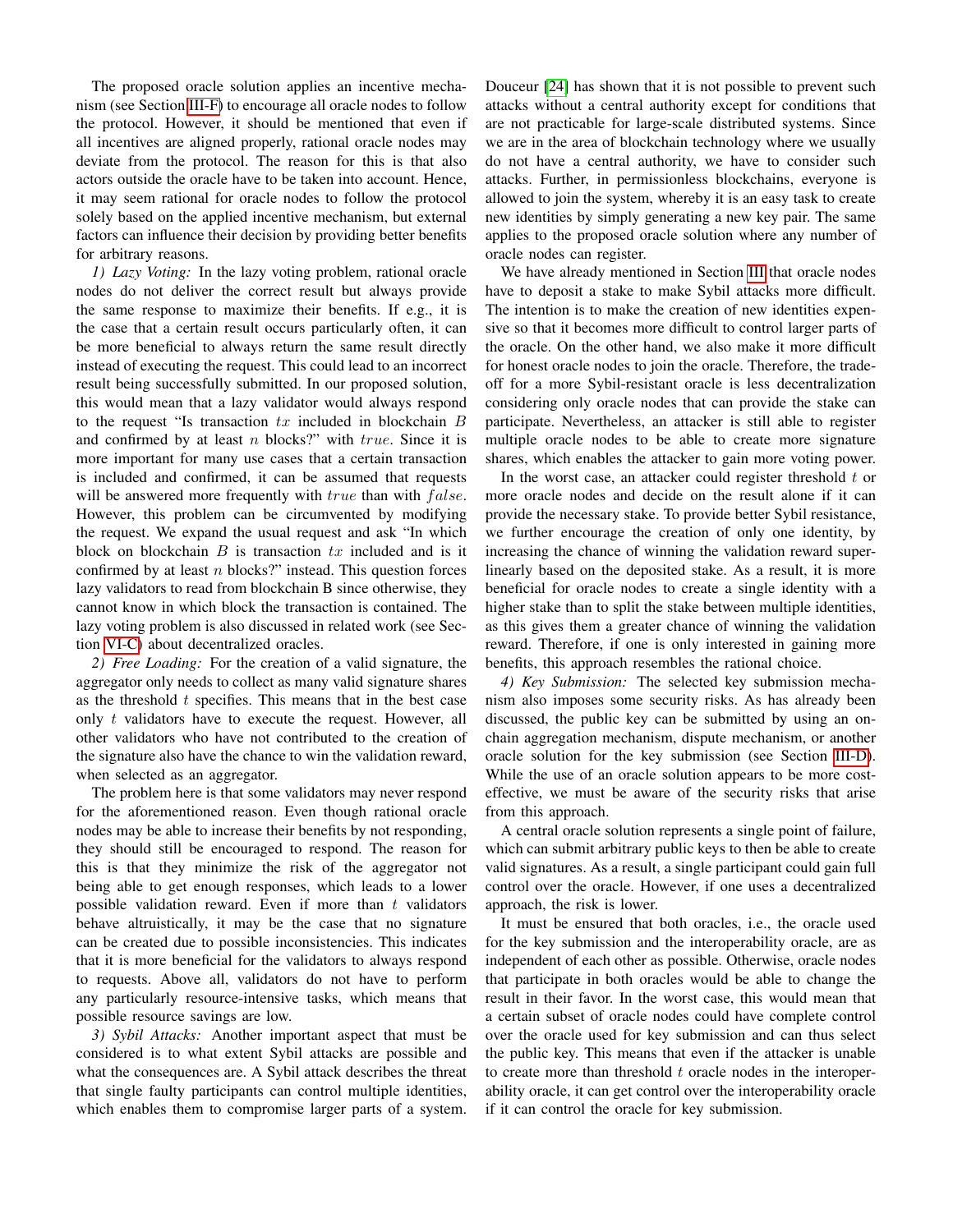## *B. Cost Analysis*

We analyze the costs of the proposed solution by comparing the implemented prototype with two alternative approaches which do not make use of BLS threshold signatures. Accordingly, we implement two additional oracle contracts (*Onchain Oracle*, *ECDSA Oracle*) which follow different aggregation mechanisms. Furthermore, we compare the costs of our approach with the costs incurred by ETH Relay [\[23\]](#page-9-21), a novel relay scheme (see Section [VI-C\)](#page-8-1), to examine how well our approach performs compared to state-of-the-art schemes. To ensure repeatability, the implementations, as well as the evaluation scripts, are also included in the open-source project on GitHub (see Section [IV\)](#page-5-0).

The *On-chain Oracle* implements an on-chain aggregation mechanism whereas each oracle node calls the oracle contract to submit a result. The *ECDSA Oracle* makes use of Elliptic Curve Digital Signature Algorithm (ECDSA) signatures to verify the result. In contrast to our proposed scheme, an aggregator does not submit a single BLS signature but rather submits several ECDSA signatures that are verified by the oracle contract. Since there is no reasonable source of randomness for either of these variants, the reward is paid out to each oracle node that is part of the majority.

For the experiment, we use a private Ethereum blockchain based on the Muir Glacier hard fork, on which we deploy all smart contracts. In this experiment, we request the verification of a transaction with every type of the aforementioned aggregation mechanisms. Besides, we are changing the number of participating oracle nodes to be able to determine how the costs develop with an increasing amount of oracle nodes.

By comparing the different mechanisms (see Figure [4\)](#page-7-0), it can be seen that the costs for the on-chain aggregation mechanism are considerably higher than those of the other two. This is due to the reason that for the on-chain mechanism more storage space is needed and each participant has to create a transaction to submit its vote. In comparison, the other mechanism in which an aggregator only submits several ECDSA signatures, is more cost-efficient. The problem here, however, is that the costs continue to rise with the number of oracle nodes, even though the verification of ECDSA signatures is a relatively cheap operation on the Ethereum platform.

Our proposed solution based on BLS threshold signatures, on the other hand, causes almost constant costs that are independent of the number of oracle nodes, since only one signature has to be verified. The costs are only almost constant as the try and increment approach is used for hashing. As can be seen in Figure [5,](#page-7-1) submitting the result consumes on average 257,607 gas with a standard deviation of 21,671 gas. Verifying a BLS signature is an expensive operation, but it is considerably more cost-efficient as the number of oracle nodes increases. With more than three oracle nodes, it is already cheaper than the on-chain mechanism and with more than 15 nodes, it is also cheaper than the ECDSA mechanism. Therefore, by using this approach we can achieve a higher



Fig. 4. Gas consumption of the different aggregation mechanisms

<span id="page-7-0"></span>

<span id="page-7-1"></span>Fig. 5. Gas consumption of the result submission with BLS signatures

degree of decentralization without increasing the costs.

Now that we have compared our approach with two different oracle solutions, we examine how the costs differ compared to a relay solution. To conduct this analysis, we choose ETH Relay because it is an advanced relay solution that is specifically designed to be more cost-effective. For the comparison, we assume a period of 100 blocks. Every block header submission in ETH Relay consumes 284,041 gas with a standard deviation of 3,679 gas. As a result, submitting 100 block headers consumes around 28,404,100 gas. Using our presented approach, we can submit 110 results that incur roughly the same gas costs as the 100 block header submissions of ETH Relay. The costs for the actual request must also be taken into account. In the case of ETH Relay, the relay contract needs to carry out a SPV and check the membership of the block in the longest chain, which means that the costs increase as the search depth increases. In the case of our oracle-based relay, however, a request only ever consists of an event being emitted, whereby the result can simply be accessed directly, which results in constant costs.

At the moment, the application of interoperability solutions is a rather infrequent occurrence, which presumably suggests that not many requests are made. In the worst case, this could mean that not a single transaction has to be verified for 100 blocks. With ETH Relay, the blocks still have to be submitted and thus the costs must be sustained. Hence, keeping the relay alive is a huge burden since these submitted block headers do not yield any profit for the submitter. In contrast, our presented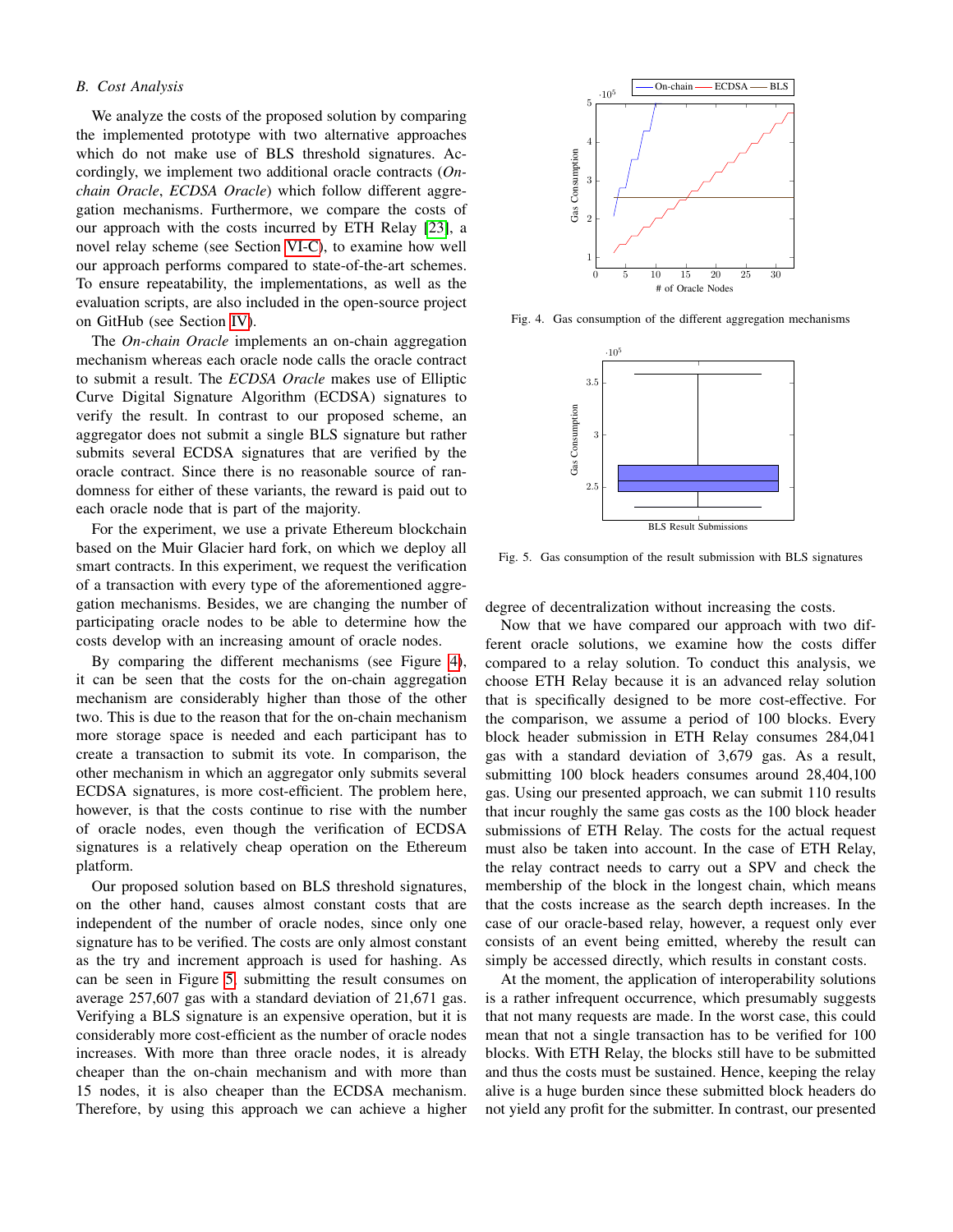oracle-based solution does not incur any costs in this scenario, as every request is fulfilled on demand. However, if the number of requests increases drastically such that it is more than 110, ETH Relay would be the more cost-efficient solution. One must also note that in this case further adjustments can be made to the oracle such that every request enables the verification of all the transactions within a block, rather than a single one, by providing the Merkle root of such a block.

## VI. RELATED WORK

<span id="page-8-0"></span>So far, different blockchain interoperability solutions have been proposed. These include hash-locks, relay solutions, and oracles. In the course of this section, we examine solutions that are related to our work.

#### *A. Hash-Locks*

Hash-locks are a well-known technique to enable a basic form of blockchain interoperability without oracles and relays, e.g., to realize atomic cross-chain swaps [\[25\]](#page-9-23). Atomic swaps allow multiple parties to exchange their assets across multiple blockchains. The involved parties make use of Hashed Timelock Contracts (HTLCs) to escrow their assets with a hashlock *h* and timelock *t*. Ownership of the asset is only transferred if the receiver can provide the secret *s* such that  $h(s) = h$  before *t* expires. However, attention must be paid to specify the right timelock values and use the correct deployment order of the contracts.

#### *B. Relays*

Frauenthaler et al. [\[23\]](#page-9-21) propose ETH Relay, a novel relay scheme for Ethereum-based blockchains. A validation-ondemand pattern is used to keep the operating costs low by reducing the number of expensive full block header validations. Instead of validating every block header when it is submitted, off-chain clients have a certain time frame in which they can dispute submitted block headers. To make SPVs more efficient, the authors also optimize the traversal of the blockchain, by jumping from branching point to branching point instead of iterating over the whole data structure. While the authors achieve a remarkable cost reduction over traditional relay solutions, the costs remain quite high.

In [\[26\]](#page-9-24), the authors present zkRelay, which is a relay solution that utilizes off-chain computations to validate batches of block headers through the usage of Zero-Knowledge Succinct Non-Interactive Argument of Knowledge (zkSNARK) proofs. Since these proofs are generated off-chain, the smart contract only needs to be able to verify the proof, removing the necessity of storing and validating every submitted block header, whereby only the last block header of a batch is stored. Although the solution offers improvements in the form of scalability and cost optimization, there are tradeoffs in terms of delay and hardware resources. Our solution, however, can immediately retrieve data from the source blockchain and has no excessive RAM consumption since no complex proofs are generated.

## <span id="page-8-1"></span>*C. Oracles*

Provable [\[27\]](#page-9-25) (formerly known as Oraclize) is a centralized oracle service for various blockchain platforms, e.g., Ethereum and EOS. The Provable blockchain oracle utilizes TLSnotary authenticity proofs [\[28\]](#page-9-26) to attest the authenticity of the data retrieved from the originating source. Within TLSnotary, an auditee can prove to an auditor the authenticity of information retrieved from a Web server that is using the Hypertext Transfer Protocol Secure (HTTPS) protocol, by utilizing the features of the underlying Transport Layer Security (TLS) protocols 1.0 and 1.1.

With Town Crier, the authors of [\[29\]](#page-9-27) propose another centralized blockchain oracle, which uses the HTTPS/TLS protocol and additionally utilizes trusted hardware to ensure the authenticity of the data. The implementation uses Intel's Software Guard Extensions (SGX) which allows the execution of a process in a protected address space which guards the process against malicious software running outside of the enclave but also from various hardware attacks. While both of the aforementioned oracle services offer a solution to the oracle problem, the high level of centralization poses a major problem regarding scalability and single points of failure.

In [\[30\]](#page-9-28), the authors present ChainLink, a decentralized oracle network. ChainLink offers a reputation-based voting system whereby users can issue queries to the ChainLink smart contracts. Queries are executed by the selected oracle nodes which retrieve the results from different or overlapping sets of data sources. These results are aggregated by a smart contract which is also responsible for the calculation of the outcome. Breidenbach et al. [\[31\]](#page-9-29) further introduce a new off-chain reporting protocol for ChainLink, which however follows a different approach compared to our solution.

Peterson et al. [\[32\]](#page-9-30) propose a decentralized oracle and prediction market platform called Augur. Within Augur, users can create prediction markets to get information that is external to the system. Market participants trade shares of those markets and reporters can vote by staking their REP tokens (Augur's native token) on one possible outcome. The reached consensus of reporters is considered as the outcome. Depending on the result, reporters receive a reporting fee from the markets. Augur's incentive mechanism encourages participants to behave honestly to maximize their profits, while misbehaving participants get penalized.

The authors of [\[33\]](#page-10-0) propose ASTRAEA, another decentralized voting-based blockchain oracle. Submitters, voters, and certifiers play a voting game to decide on the truth value of boolean propositions. These propositions are added to the system by submitters, who pay fees to receive an answer to the submitted proposition. Voters play a low-risk/low-reward game by depositing a stake to answer a random proposition. Certifiers on the other hand play a high-risk/high-reward game whereby they can choose a proposition to certify but have to place a high stake.

Merlini et al. [\[34\]](#page-10-1) propose an extension to this protocol to solve the lazy equilibrium problem, whereby all voters report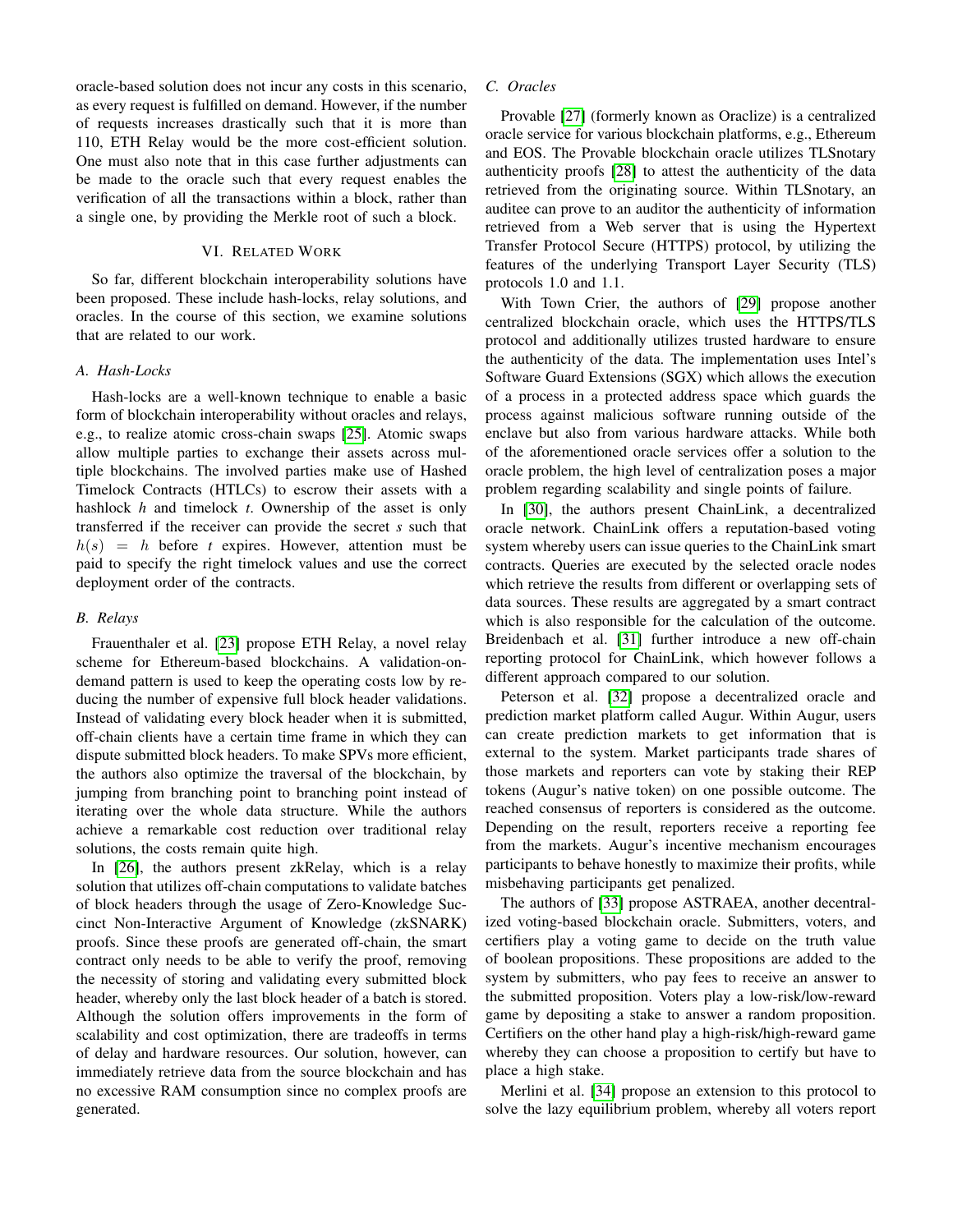the same answer on all propositions. The authors describe a paired-question protocol, in which submitters add queries with two antithetic questions, whereby the oracle additionally needs to check if both answers converge to different outcomes. With this approach, the protocol ensures that honest voters receive higher rewards than lazy voters.

While the approaches discussed above are interesting solutions to the oracle problem, they are not specifically aiming at providing blockchain interoperability and also implement their mechanisms on-chain, which results in high costs.

## VII. CONCLUSION

<span id="page-9-9"></span>Research on closing the gaps between different blockchains has already led to several concepts and solutions. However, these are usually too expensive or very resource-intensive.

To overcome these issues, we propose a voting-based blockchain interoperability oracle that uses an off-chain aggregation mechanism based on BLS threshold signatures. The oracle nodes are divided into one aggregator and multiple validators and generate a distributed private key to collectively decide on the result of a request. Validators read the data from the other blockchain and sign it with their private key share. The selected aggregator collects the results and the signature shares from the validators to create a valid signature which is submitted to and verified by the oracle contract. Our evaluation shows that the proposed solution is more cost-efficient than other oracle solutions and also incurs lower costs than stateof-the-art relay schemes depending on the request rate.

In future work, we will investigate how we can improve Sybil resistance and the submission of the shared public key. We will also examine if there is still potential to further reduce the costs by applying other signature schemes and enabling requests such that multiple transactions can be verified.

#### ACKNOWLEDGMENT

The financial support by the Austrian Federal Ministry for Digital and Economic Affairs, the National Foundation for Research, Technology and Development as well as the Christian Doppler Research Association is gratefully acknowledged.

#### **REFERENCES**

- <span id="page-9-0"></span>[1] S. Nakamoto, "Bitcoin: A peer-to-peer electronic cash system," *Decentralized Business Review*, p. 21260, 2008.
- <span id="page-9-1"></span>[2] S. Saberi, M. Kouhizadeh, J. Sarkis, and L. Shen, "Blockchain technology and its relationships to sustainable supply chain management," *International Journal of Production Research*, vol. 57, no. 7, pp. 2117– 2135, 2019.
- <span id="page-9-2"></span>[3] E. J. De Aguiar, B. S. Faiçal, B. Krishnamachari, and J. Ueyama, "A survey of blockchain-based strategies for healthcare," *ACM Computing Surveys*, vol. 53, no. 2, 2020.
- <span id="page-9-3"></span>[4] S. Schulte, M. Sigwart, P. Frauenthaler, and M. Borkowski, "Towards blockchain interoperability," in *International Conference on Business Process Management*. Springer, 2019, pp. 3–10.
- <span id="page-9-4"></span>[5] R. Belchior, A. Vasconcelos, S. Guerreiro, and M. Correia, "A Survey on Blockchain Interoperability: Past, Present, and Future Trends," *arXiv:2005:14282*, 2020.
- <span id="page-9-5"></span>[6] G. Wood *et al.*, "Ethereum: A secure decentralised generalised transaction ledger," *Ethereum project yellow paper*, vol. 151, 2014.
- <span id="page-9-6"></span>[7] H. Al-Breiki, M. H. U. Rehman, K. Salah, and D. Svetinovic, "Trustworthy blockchain oracles: review, comparison, and open research challenges," *IEEE Access*, vol. 8, pp. 85 675–85 685, 2020.
- <span id="page-9-7"></span>[8] J. Heiss, J. Eberhardt, and S. Tai, "From oracles to trustworthy data on-chaining systems," in *2019 IEEE International Conference on Blockchain*. IEEE, 2019, pp. 496–503.
- <span id="page-9-8"></span>[9] V. Buterin, "Chain interoperability," *R3 Research Paper*, 2016.
- <span id="page-9-10"></span>[10] D. Boneh, B. Lynn, and H. Shacham, "Short signatures from the weil pairing," *Journal of Cryptology*, vol. 17, no. 4, pp. 297–319, 2004.
- <span id="page-9-11"></span>[11] A. Boldyreva, "Threshold signatures, multisignatures and blind signatures based on the gap-diffie-hellman-group signature scheme," in *6th International Workshop on Theory and Practice in Public Key Cryptography*. Springer, 2002, pp. 31–46.
- <span id="page-9-12"></span>[12] D. Boneh, C. Gentry, B. Lynn, and H. Shacham, "Aggregate and verifiably encrypted signatures from bilinear maps," in *International Conference on the Theory and Applications of Cryptographic Techniques*. Springer, 2003, pp. 416–432.
- <span id="page-9-13"></span>[13] A. Shamir, "How to share a secret," *Communications of the ACM*, vol. 22, no. 11, pp. 612–613, 1979.
- <span id="page-9-14"></span>[14] P. Feldman, "A practical scheme for non-interactive verifiable secret sharing," in *28th Annual Symposium on Foundations of Computer Science*. IEEE, 1987, pp. 427–438.
- <span id="page-9-15"></span>[15] T. P. Pedersen, "Non-interactive and information-theoretic secure verifiable secret sharing," in *Annual international cryptology conference*. Springer, 1991, pp. 129–140.
- <span id="page-9-16"></span>[16] ——, "A threshold cryptosystem without a trusted party," in *Workshop on the Theory and Application of of Cryptographic Techniques*. Springer, 1991, pp. 522–526.
- [17] R. Gennaro, S. Jarecki, H. Krawczyk, and T. Rabin, "Secure distributed key generation for discrete-log based cryptosystems," in *International Conference on the Theory and Applications of Cryptographic Techniques*. Springer, 1999, pp. 295–310.
- [18] A. Kate and I. Goldberg, "Distributed key generation for the internet," in *2009 29th IEEE International Conference on Distributed Computing Systems*. IEEE, 2009, pp. 119–128.
- <span id="page-9-17"></span>[19] E. Kokoris Kogias, D. Malkhi, and A. Spiegelman, "Asynchronous distributed key generation for computationally-secure randomness, consensus, and threshold signatures." in *2020 ACM SIGSAC Conference on Computer and Communications Security*. ACM, 2020, pp. 1751–1767.
- <span id="page-9-18"></span>[20] Y. Cai, G. Fragkos, E. E. Tsiropoulou, and A. Veneris, "A truth-inducing sybil resistant decentralized blockchain oracle," in *2020 2nd Conference on Blockchain Research Applications for Innovative Networks and Services (BRAINS)*. IEEE, 2020, pp. 128–135.
- <span id="page-9-19"></span>[21] S. Popov, "The tangle," *White paper*, 2018.
- <span id="page-9-20"></span>[22] A. S. Aiyer, L. Alvisi, A. Clement, M. Dahlin, J.-P. Martin, and C. Porth, "Bar fault tolerance for cooperative services," in *Twentieth ACM Symposium on Operating Systems Principles*. ACM, 2005, pp. 45–58.
- <span id="page-9-21"></span>[23] P. Frauenthaler, M. Sigwart, C. Spanring, M. Sober, and S. Schulte, "ETH relay: A cost-efficient relay for ethereum-based blockchains," in *2020 IEEE International Conference on Blockchain*. IEEE, 2020, pp. 204–213.
- <span id="page-9-22"></span>[24] J. R. Douceur, "The sybil attack," in *International Workshop on Peerto-Peer Systems*. Springer, 2002, pp. 251–260.
- <span id="page-9-23"></span>[25] M. Herlihy, "Atomic cross-chain swaps," in *Proceedings of the 2018 ACM Symposium on Principles of Distributed Computing*. Association for Computing Machinery, 2018, p. 245–254.
- <span id="page-9-24"></span>[26] M. Westerkamp and J. Eberhardt, "zkRelay: Facilitating Sidechains using zkSNARK-based Chain-Relays," in *2020 IEEE European Symposium on Security and Privacy Workshops*. IEEE, 2020, pp. 378–386.
- <span id="page-9-25"></span>[27] Provable. The provable blockchain oracle for modern dapps. Accessed: 2021-02-24. [Online]. Available:<https://provable.xyz>
- <span id="page-9-26"></span>[28] TLSnotary. (2014) Tlsnotary - a mechanism for independently audited https sessions. Accessed: 2021-03-01. [Online]. Available: <https://tlsnotary.org/TLSNotary.pdf>
- <span id="page-9-27"></span>[29] F. Zhang, E. Cecchetti, K. Croman, A. Juels, and E. Shi, "Town crier: An authenticated data feed for smart contracts," in *2016 ACM SIGSAC Conference on Computer and Communications Security*. ACM, 2016, p. 270–282.
- <span id="page-9-28"></span>[30] S. Ellis, A. Juels, and S. Nazarov. (2017) Chainlink: A decentralized oracle network. Accessed: 2021-02-24. [Online]. Available: [https:](https://link.smartcontract.com/whitepaper) [//link.smartcontract.com/whitepaper](https://link.smartcontract.com/whitepaper)
- <span id="page-9-29"></span>[31] L. Breidenbach, C. Cachin, A. Coventry, A. Juels, and A. Miller. (2021) Chainlink off-chain reporting protocol. Accessed: 2021-07-16. [Online]. Available:<https://research.chain.link/ocr.pdf>
- <span id="page-9-30"></span>[32] J. Peterson, J. Krug, M. Zoltu, A. K. Williams, and S. Alexander. (2019) Augur: a decentralized oracle and prediction market platform